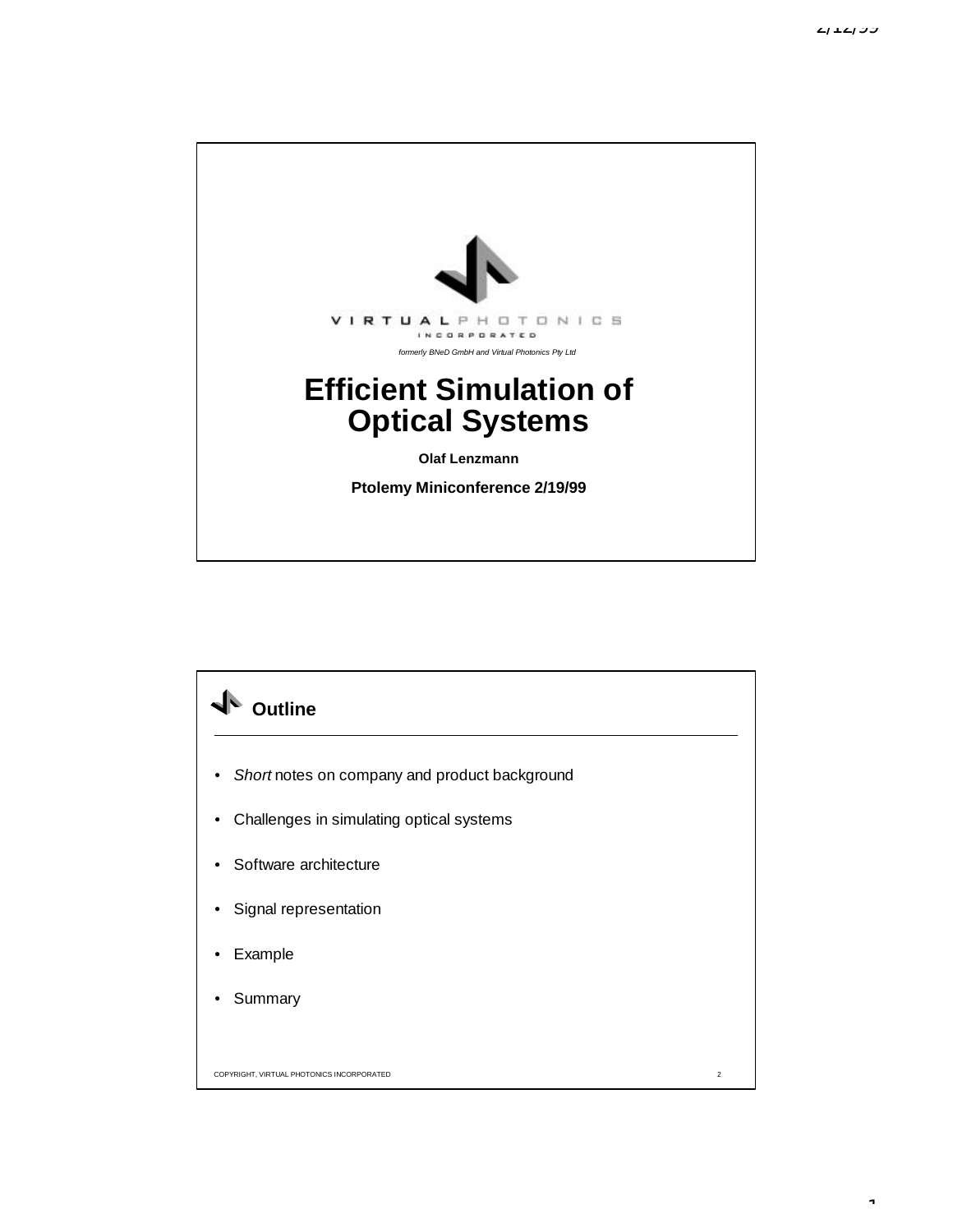

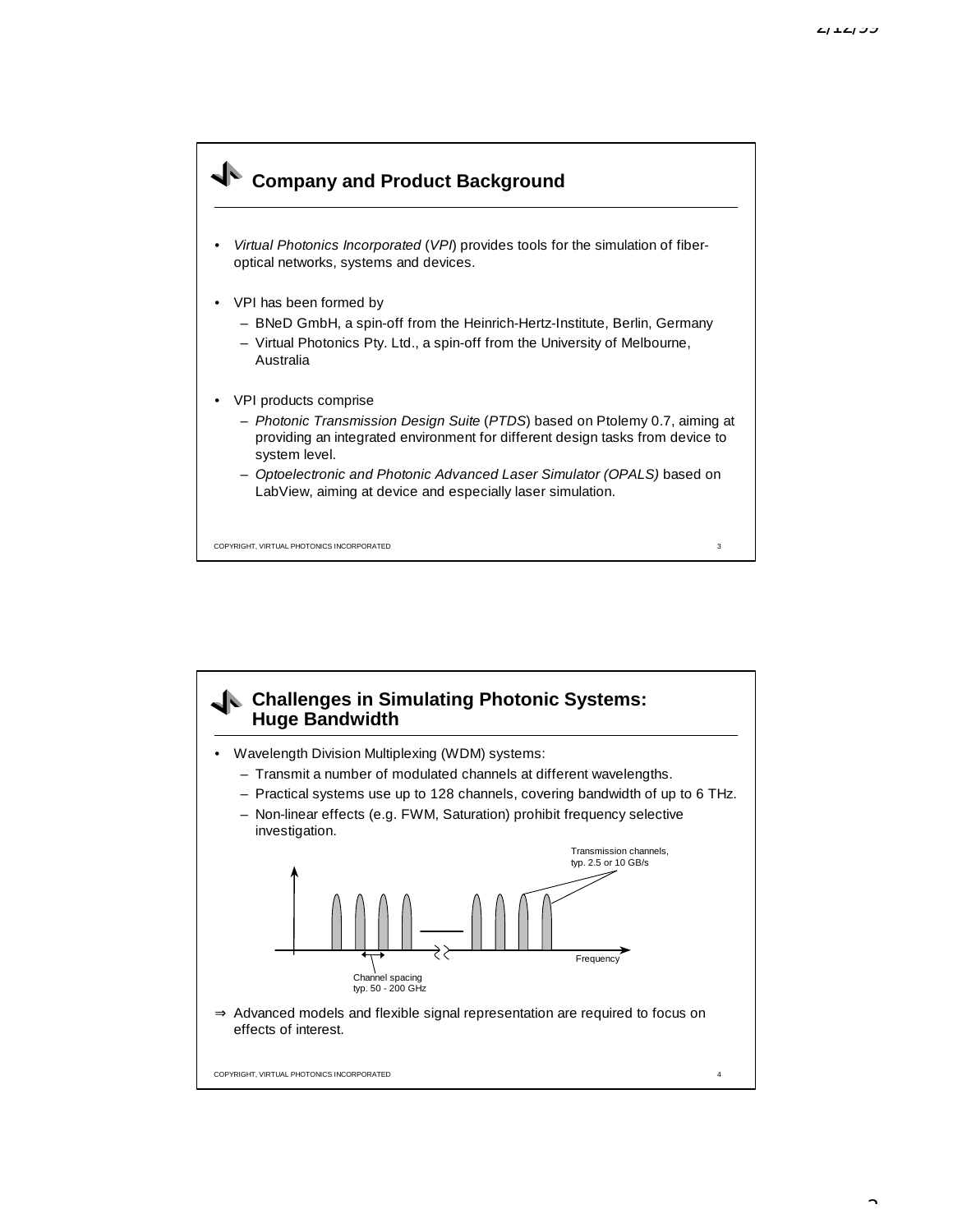

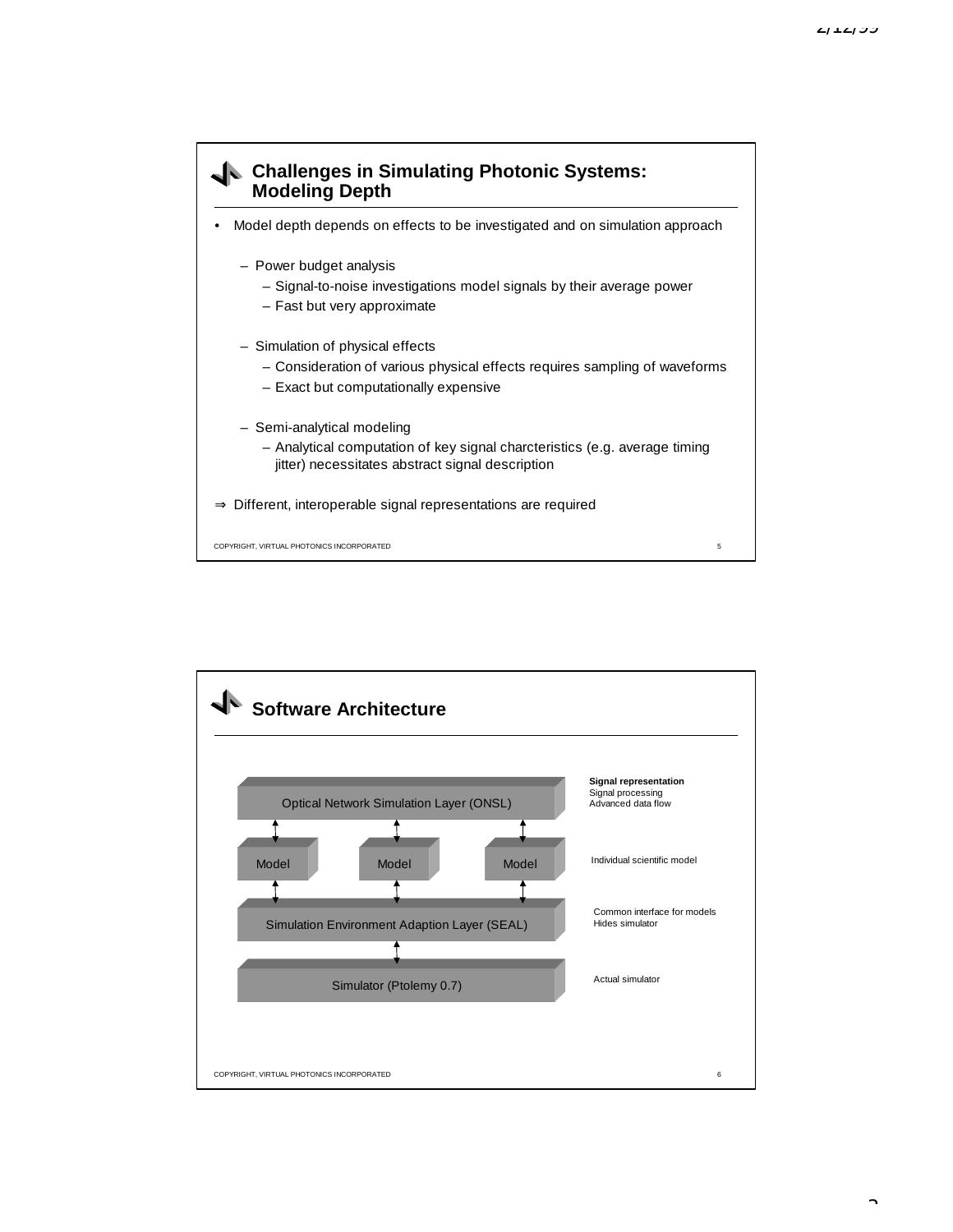$\overline{a}$ 



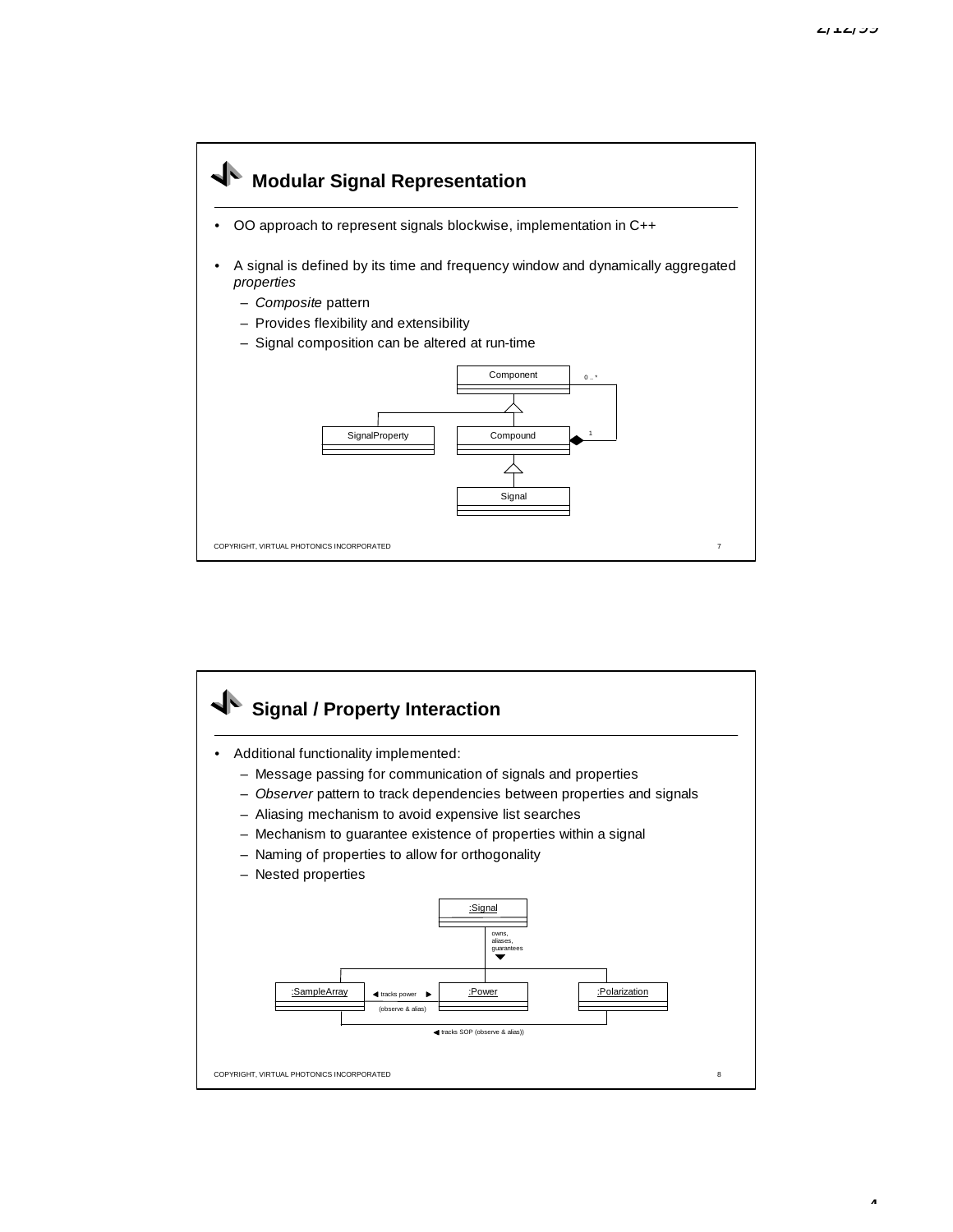## COPYRIGHT, VIRTUAL PHOTONICS INCORPORATED 9 **Signal Properties** Distinction of properties according to their contents – *Physical properties* contain information on a physical signal – Array of samples – Average signal power – State of polarization – Statistics of signal – *Logical properties* carry information on a channel of transmission – Modulation information – Pulse shape used – Line coding employed – Bit stream modulated

## COPYRIGHT, VIRTUAL PHOTONICS INCORPORATED 10 **Basic Signal Types** • *Logical Channel* – Dedicated exclusively to hold logical properties describing one channel • *Noise Bin* – Serves to represent WGN in a bandwidth portion – Guarantees to hold properties describing power and polarization • *Parameterized Signal* – Guarantees to hold properties describing signal statistically – May refer to a logical channel • *Sampled Band* – Guarantees to hold properties providing the sampled waveform – May refer to a number of logical channels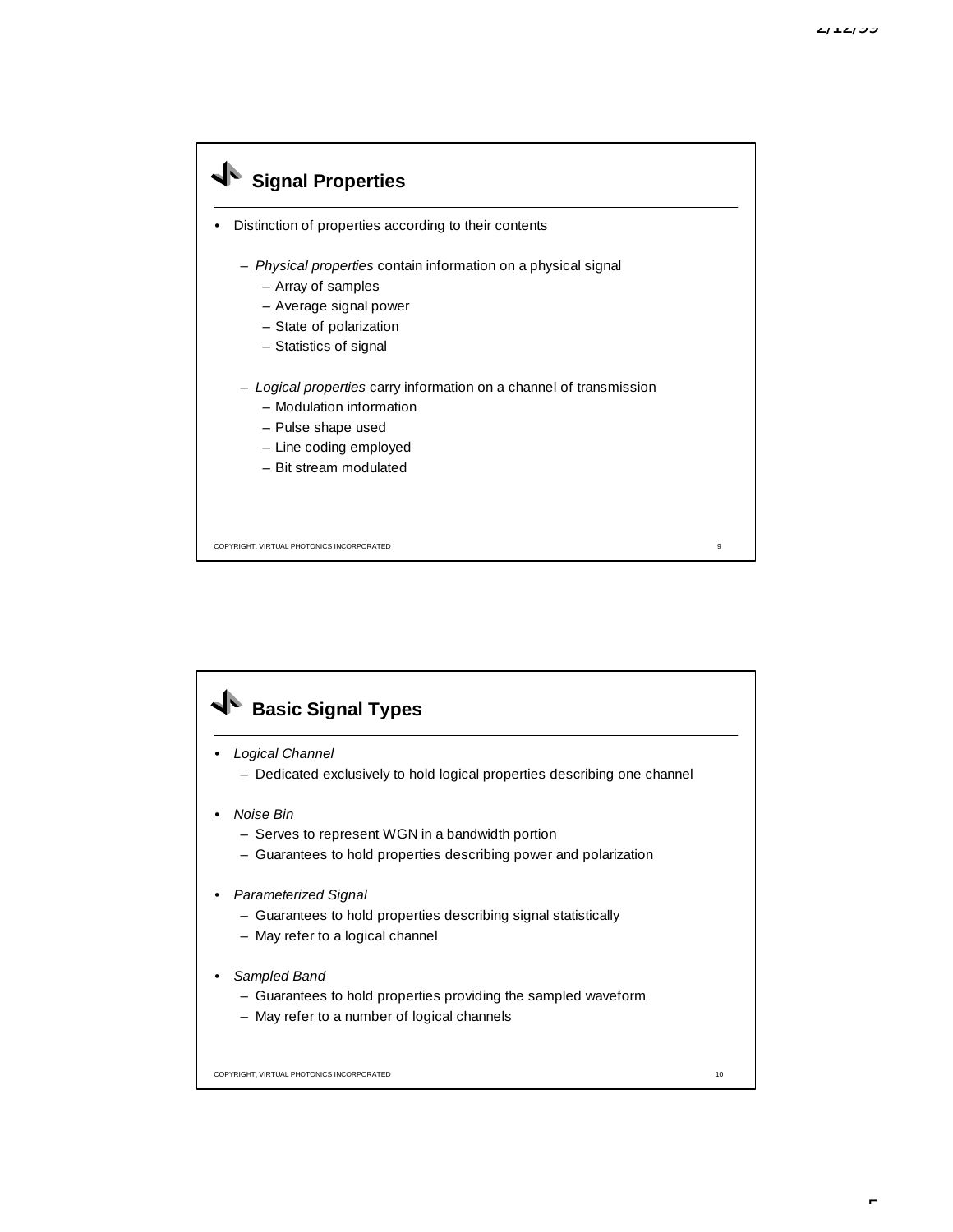